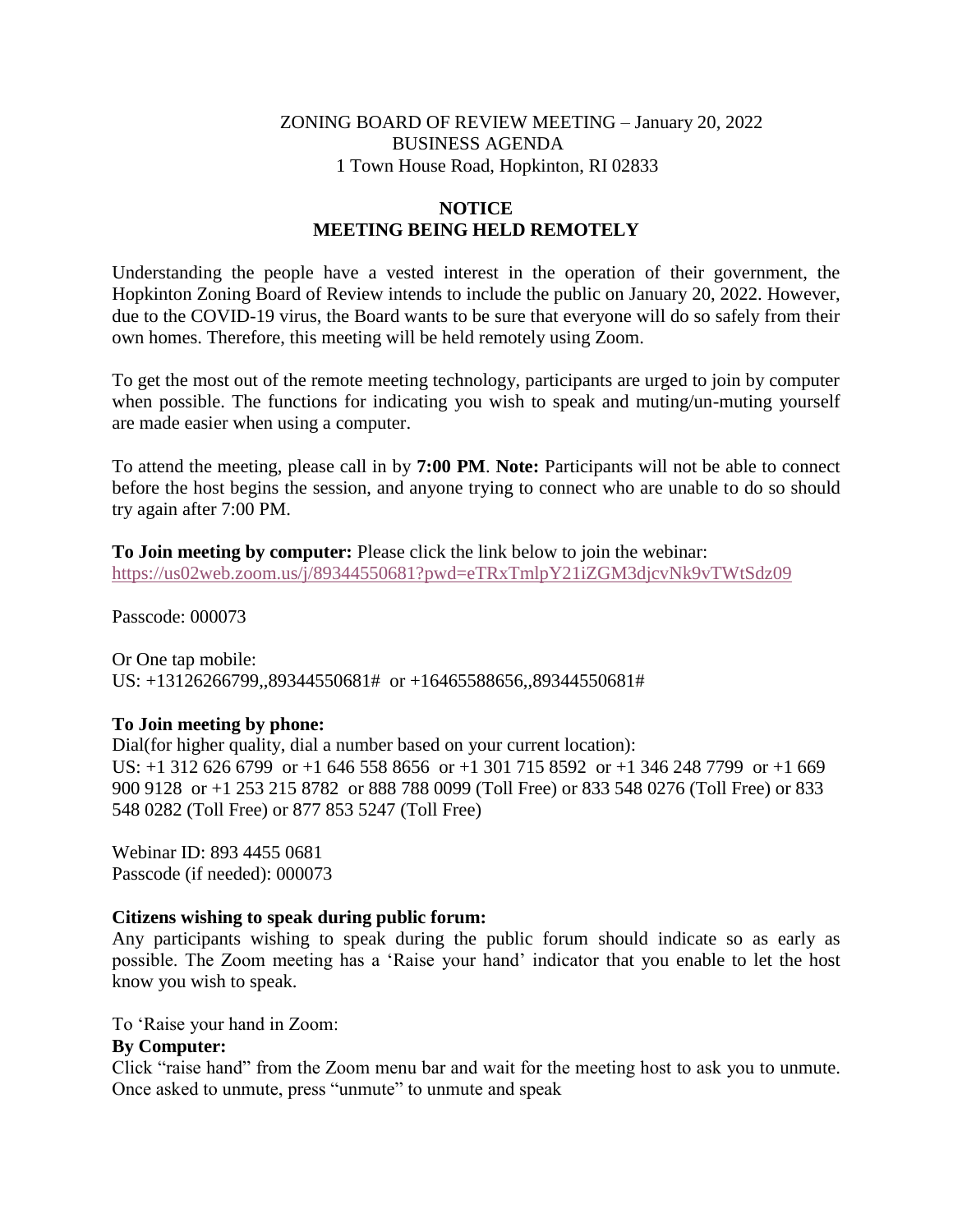### **By Phone:**

Dial \*9 to "raise your hand" and wait for the meeting host to ask you to unmute. Once asked to unmute, dial \*6 to unmute and speak.

# **Please remember when making a public comment to state your name and address before speaking.**

Please note: Because of ever-changing regulations due to the COVID-19 virus, this meeting may be cancelled. Please check the Town of Hopkinton website [www.hopkintonri.org](http://www.hopkintonri.org/) for updates on these meetings and other important Town or COVID-19 information.

## **Please remember when making comments to state your name before speaking.**

7:00 P.M. Call to Order – Introduction - Moment of silent meditation and salute to the Flag.

Members present.

Members sitting as Board.

Petition I – Determine completeness of application/consider waivers - Hearing A Petition for a Dimensional Variance to allow three 40 foot storage containers and one 40 foot box trailer stored on site from October to May of each year. Petition filed by Bruce Bryant with mailing address of 93 Arcadia Rd, Hope Valley RI 02832, for property owned by Bruce Bryant located at 1127 Main Street, Hope Valley RI 02832, and identified as AP 28 Lot 142, an RFR-80 Zone and filed in accordance with Section 9 of Chapter 134 of the Zoning Ordinances of the Town of Hopkinton, as amended.

Applicant or representative present. Filing fees paid and notice posted. Discussion. Decision.

Petition  $II$  – Hearing (cont.)

Special Use Permit to allow three 40 foot storage containers and one 40 foot box trailer stored on site from October to May of each year. Petition filed by Bruce Bryant, with mailing address of 93 Arcadia Rd, Hope Valley, RI 02832, for property owned by Bruce Bryant located at 1127 Main Street, Hope Valley, RI 02832 identified as AP 28, Lot 142 an RFR-80 Zone and filed in accordance with Sections 8C and 10 of Chapter 134 of the Zoning Ordinances of the Town of Hopkinton, as amended.

Applicant or representative present Filing fees paid and notice posted **Discussion** Decision